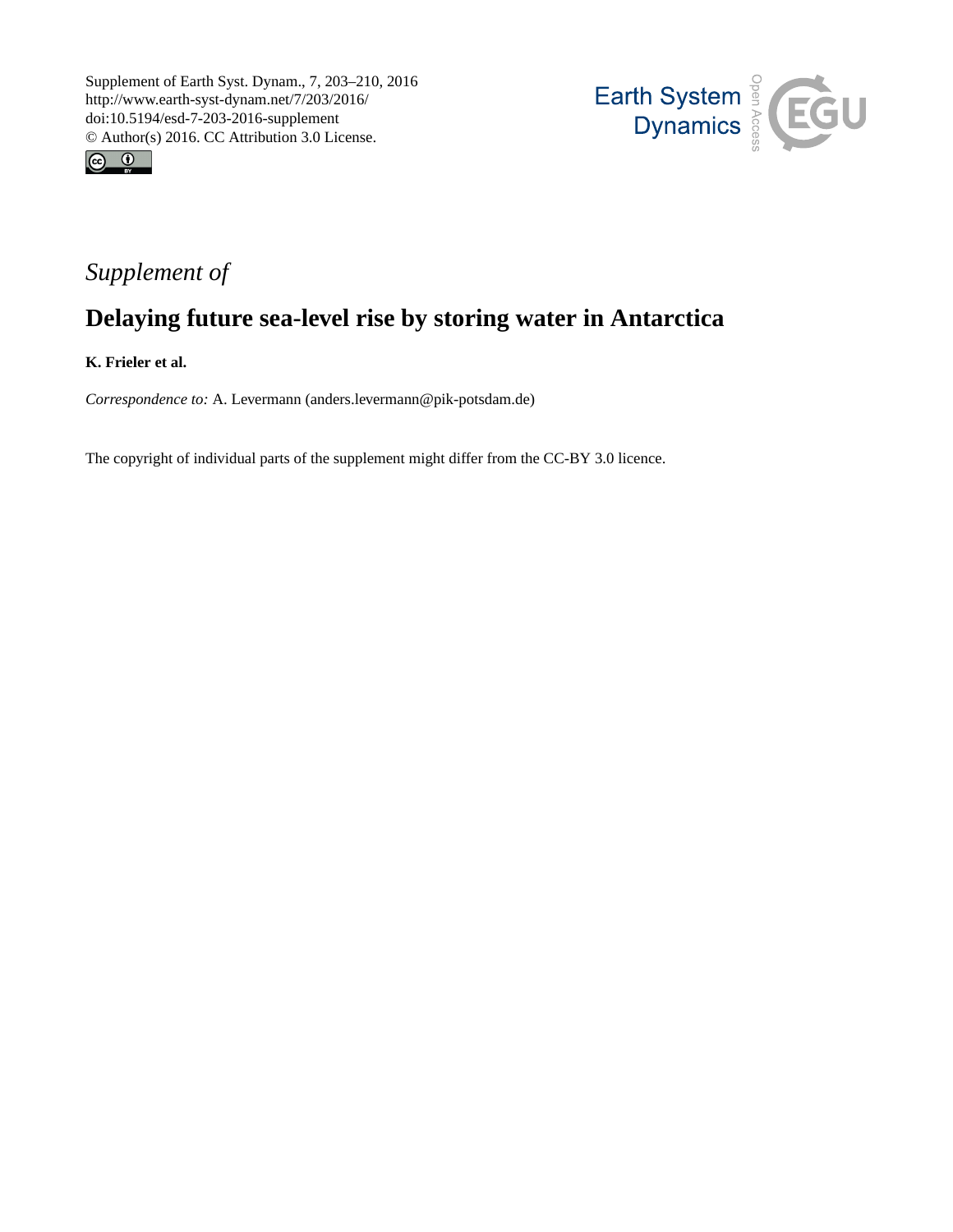#### **S1 Efforts of delaying sea level rise in comparison to local adaptation**

2 Storing ocean water 700km inland on the Antarctic Ice Sheet requires overcoming a height difference of about 4000m. Mitigating a sea-level rise of 3 mm yr-1 requires 1275 GW of power to increase the potential energy of the water accordingly. This corresponds to a 5 power of 10 kW that is required to pump 1  $\text{m}^3$ /s vertically to a height of 1m. The actual energy required for the pumping will be higher due to friction and inefficient pumping. Here 7 we assume a required power of 18 kW to pump 1  $\text{m}^3$ /s to a height of 1m. This value is based on the project Tagus-Segura Water Transfer(Melgarejo Moreno, Joaquín Sanz Montaño, 2009). In its first section (TRAMO I) a power of 135 MW is applied to achieve a 10 through-put of 31.7  $m^3/s$  over a height difference of 245 m, which corresponds to 17.3 11 kW/( $m^3$ /s)/m. This would mean that the required power to mitigate a sea-level rise of 3 mm yr-1 would reach about 2300 GW. To avoid further greenhouse-gas emissions the power would have to be generated based on local renewable technologies.

 That poses a fundamental engineering problem that goes far beyond the scope of existing projects. While wind power plants and pipeline technology readily exist, currently the required technology is not available for the very low temperatures of Antarctica, as far as we know. We cannot provide reliable estimates of the associated costs at this stage.

 However, to put the engineering effort into perspective we here compare the technical requirements of the pumping and transporting system to that of the Trans Alaska Pipeline (TAP)(Alyeska Pipeline Service Company, 2013). Thereby we assume that the transport of the water is split up into 90 individual pipelines each ensuring a throughput of 11 $\cdot$ 10<sup>9</sup> m<sup>3</sup> yr<sup>-1</sup> as provided by the largest New Orleans pumping station.

- 
-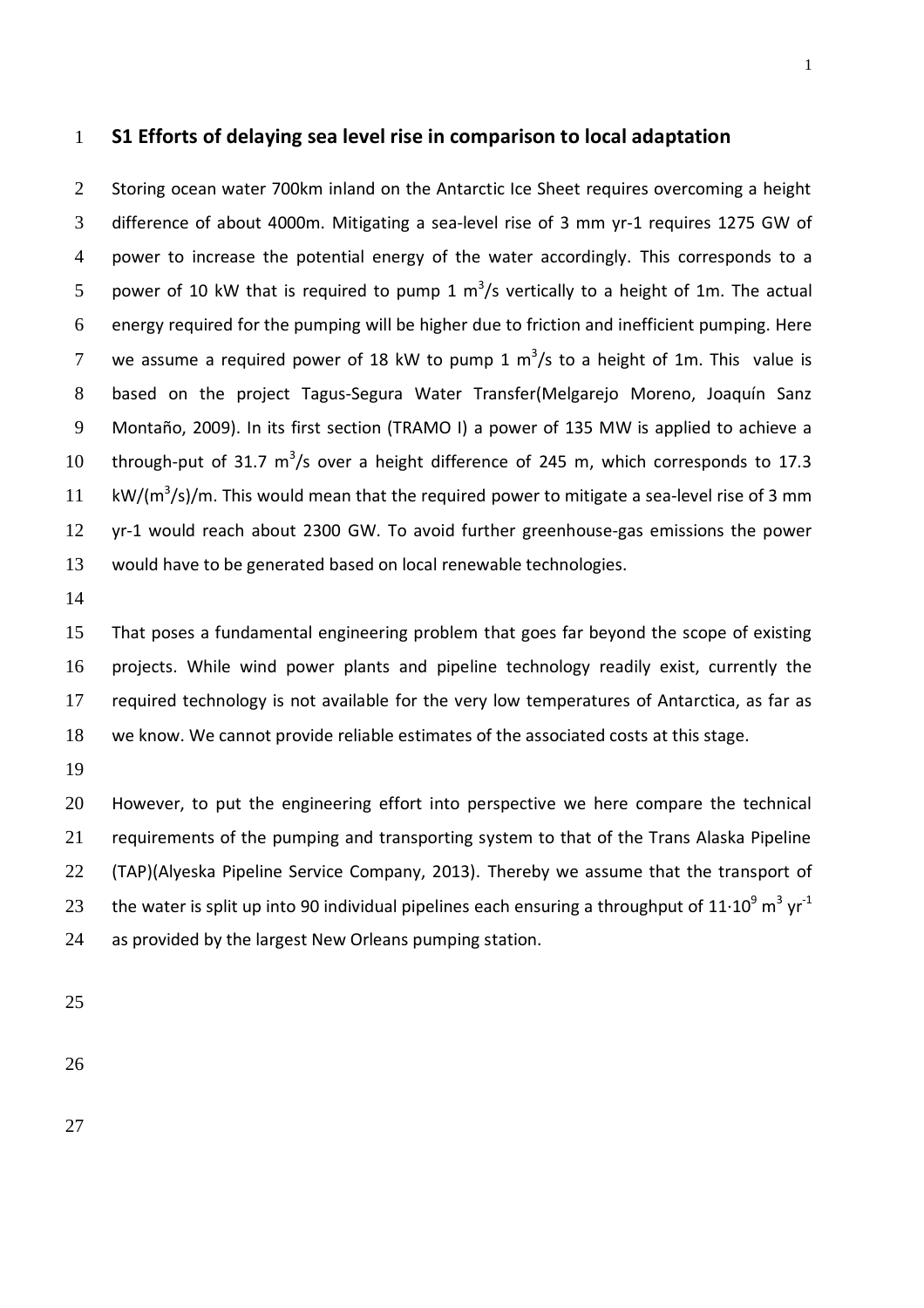|                                | <b>Trans Alaska Pipeline</b>                   | Individual pipeline of the<br>potential Antarctic pumping<br>system |
|--------------------------------|------------------------------------------------|---------------------------------------------------------------------|
| Length                         | 1287 km                                        | 700 km                                                              |
| <b>Maximum elevation</b>       | 1444 m                                         | 4000 m                                                              |
| Air temperature along<br>route | $-60^{\circ}$ C to 35 $^{\circ}$ C             | far below 0°C                                                       |
| <b>Annual throughput</b>       | 0.1245 $\cdot 10^9$ m <sup>3</sup> (assuming a | $11 \cdot 10^{9}$ m <sup>3</sup>                                    |
|                                | maximum daily throughput                       |                                                                     |
|                                | as reached in 1988)                            |                                                                     |

29 The costs of building the TAP amount to a total of 8 billion US\$. On the one hand this 30 includes costs not relevant for the Antarctic pipelines and pumps such as:

- 31 **•** costs of the Valdez oil terminal (US\$1.4)
- 32 launching/receiving facilities for cleaning pigs that sweep the pipe of built-up wax, 33 water or other solids that precipitate out of the oil stream
- 34 124,300 heat pipes along the pipeline transferring ground heat into the air during 35 cold periods to lower the ground temperature to ensure that soils remain frozen 36 throughout the summer to steadily support the pipeline (to be replaced by 37 alternatives adequate for Antarctica).
- 38
- 39 While on the other hand the Antarctic systems will
- 40 have to provide an orders of magnitude higher throughput (assuming 90 individual 41 lines starting at the ocean with an annual throughput of 11 $\cdot$ 10<sup>9</sup> m<sup>3</sup> as provided by 42 the largest New Orleans pump station would require an upscaling of the maximum 43 annual throughput of the TAP (calculated based on its maximum daily throughput 44 reached in 1988) by a factor of 90 for each individual line).
- 45 have to overcome a larger elevation difference (4000m in comparison to a maximum 46 of 1444 m along the TAP)
- 47 require heating along the pipelines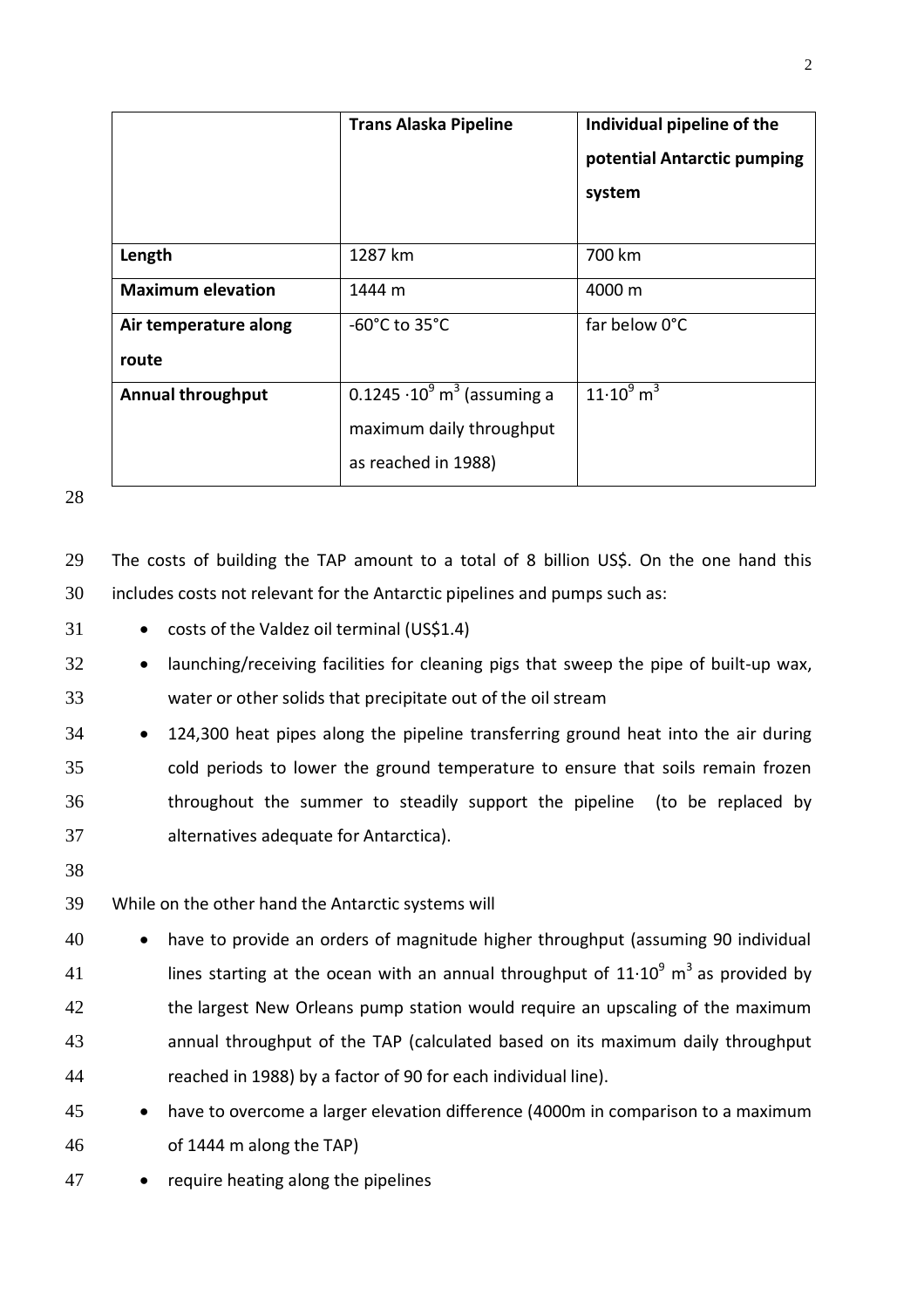48 require a system to distribute the water on the ice sheet

- 49 need an adjustments of the pipeline due to moving ice
- 50

51 to provide a simplistic upscaling of the TAP costs excluding the terminal (6.6 US\$) to the 52 required length (L), height (H), and capacity (P) we assume that the overall costs C can be 53 split up in to components, a first one  $C_1$  that scales with P and H (mainly representing the 54 costs of the pump stations) and a second one  $C_2$  that scales with L and P (mainly 55 representing the costs of the pipeline itself). Assume that the two components of the 56 overall costs of the TAB C<sub>TAB</sub> are given by C<sub>1,TAP</sub> =  $\alpha C_{TAP}$  and accordingly C<sub>2,TAP</sub> = (1- $\alpha$ ) C<sub>TAP</sub> 57 that would mean that

58

$$
C = C_{1, TAB} * \frac{P}{P_{TAB}} * \frac{H}{H_{TAB}} + C_{2, TAB} * \frac{P}{P_{TAB}} * \frac{L}{L_{TAB}}
$$

59

 $\approx \alpha$  6.6 \* 10<sup>12</sup> US\$ \* 8015 \* 3 + (1 –  $\alpha$ ) 6.6 \* 10<sup>12</sup> US\$ \* 8015 \* 50

60

61 with C = 158,697 billion US\$ for  $\alpha$  = 1 and C = 2,644,950 billion US\$ for  $\alpha$  = 0. Both numbers do not include the costs of running and maintaining the system. Assuming they are minor compared to the cost of construction, construction costs could be divided by 100 to 64 estimate the annual costs over the  $21^{st}$  century. In both cases they are orders of magnitude higher than the estimated annual investment and maintenance costs of local adaptation by dikes of US\$ 12–71 billion in 2100(Hinkel et al., 2014) which however only protects regions that are economically expendient to protect. This might exclude for example the AOSIS small island states and their culture as well as UNESCO cultural heritage sites(Marzeion and Levermann, 2014).

70

71 That means that such a project would only become competitive with major efficiency gains 72 by technical innovations and learning from the experience of the project itself.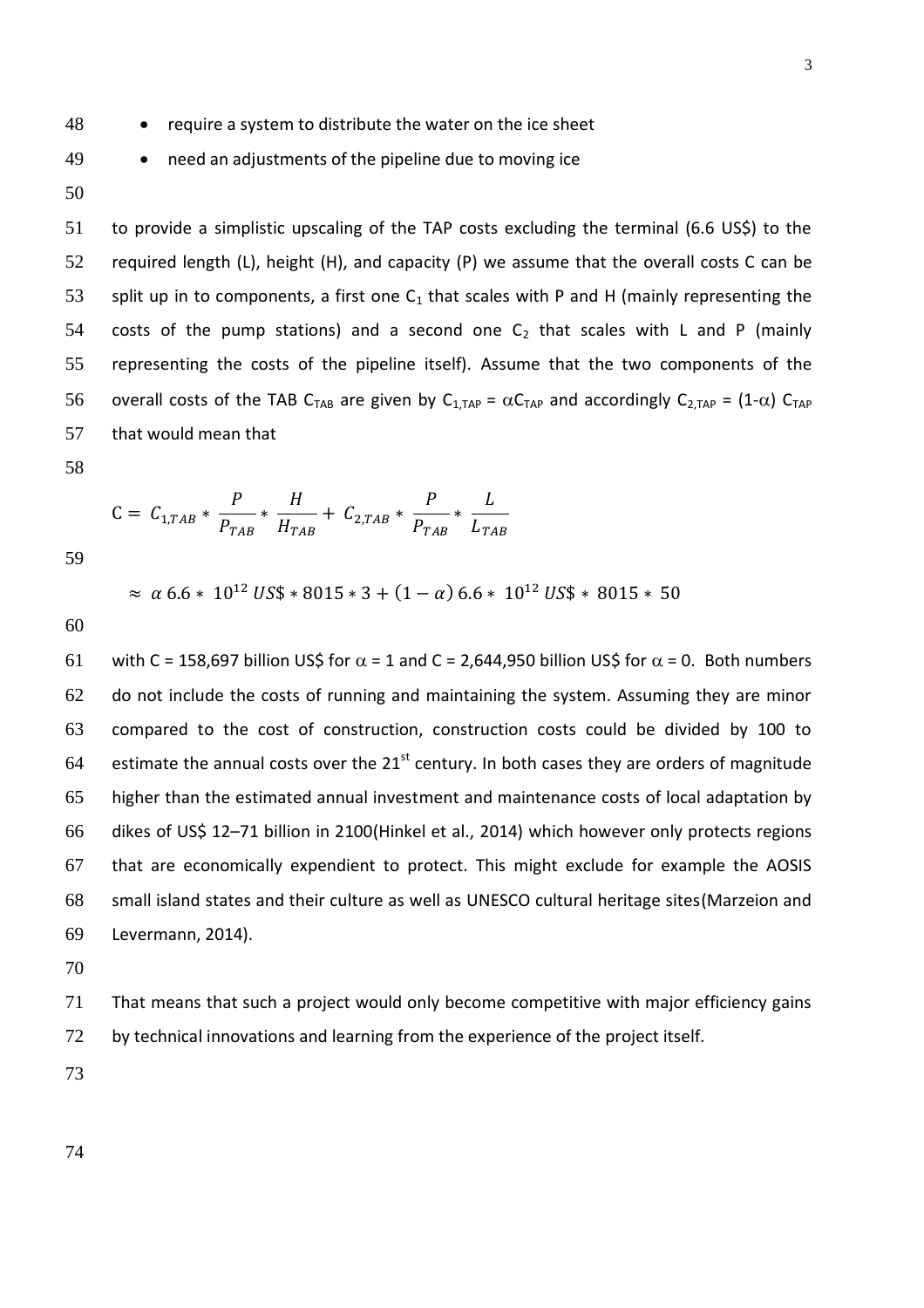#### **S2 Wind Energy potential in Antarctica**

 We follow the methodology of ref. (Archer and Jacobson, 2005) to estimate the wind energy that is available in a 200 km wide band along the East Antarctic coast (Fig. S1). We use the yearly mean wind data for 2014 at 10m above the surface from the Era-Interim dataset(ECMWF, n.d.). Following ref. (Archer and Jacobson, 2005), we use only regions with average wind speed above 6.5 m/s. The power of a single wind turbine can be estimated by (ref. (Archer and Jacobson, 2005), equ. 19):

 $P = P_{rated} * CF = P_{rated} * (0.087V -$ 

 $P_{rated}$  $\frac{ueu}{D^2}$ 

$$
\phantom{0}83
$$

85 with P as average power output,  $P_{\text{rated}}$  the rated power of a single wind turbine, CF the conversion factor, V the average yearly wind speed and D the rotor diameter of the wind turbine. Six wind turbines of the 1.5 MW class can be installed per square kilometre(Archer 88 and Jacobson, 2005). Integrating over the East Antarctic band area with wind stronger than 6.5 m/s, we estimate a wind power potential of 16.7 TW. Regions difficult to access, such as mountain ranges, and regions of fast flowing ice have not been excluded from the total area. We do not apply a conversion of 10m above-surface winds to such at the height of the rotor (80m in ref. (Archer and Jacobson, 2005)). As winds at 80m are generally higher than 93 at 10m above the surface, the real wind energy potential may be higher.

 Wind power utilization in Antarctica will pose a number of major challenges that cannot be addressed here. These include building fundaments on moving and deformable ground, functioning under extremely cold temperatures in Antarctic winters and handling very high wind velocities.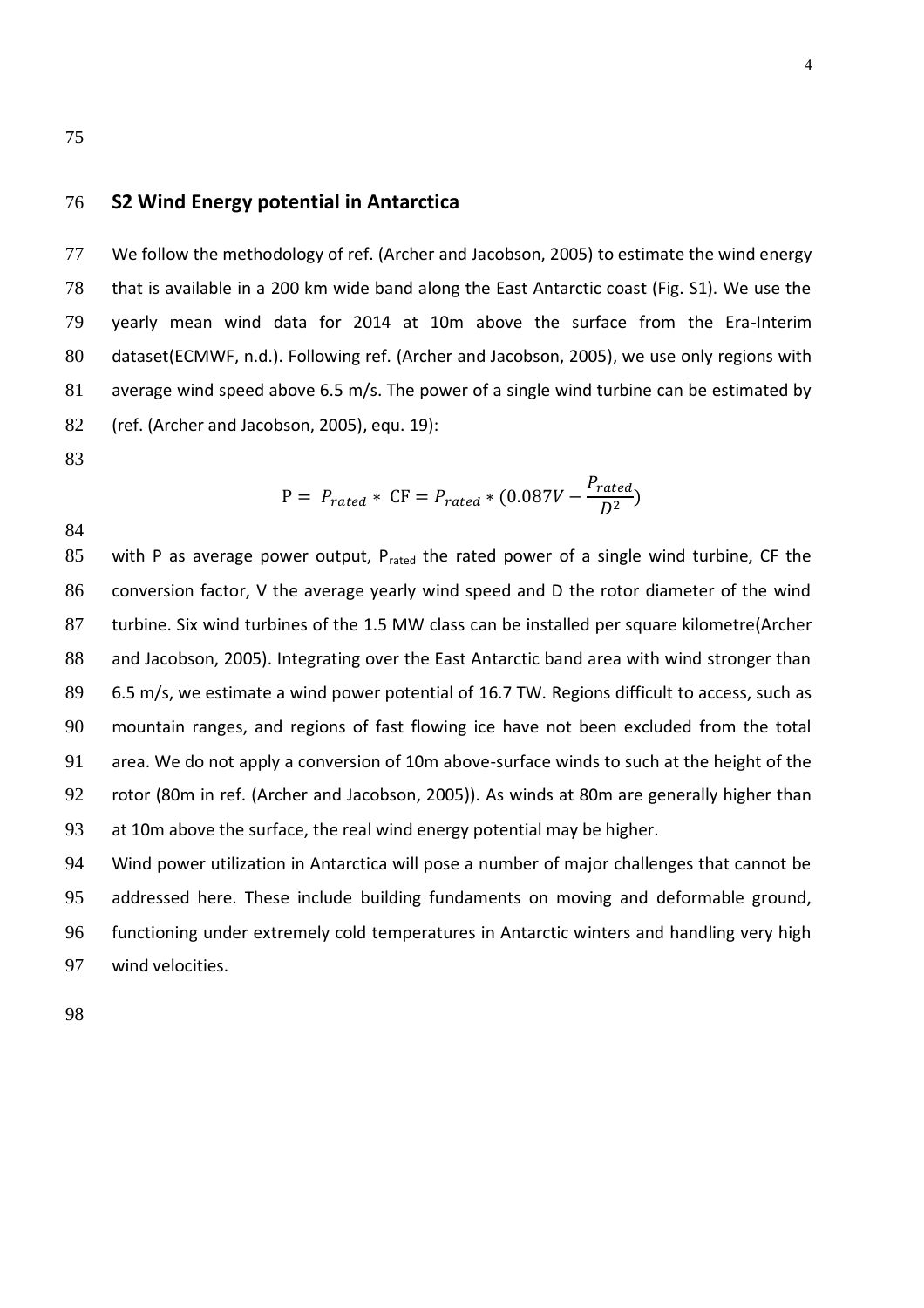



 **Fig. S1: Wind energy potential in East Antarctica**. Using ERA-Interim data(ECMWF, n.d.), we use the methodology of ref. (Archer and Jacobson, 2005) to estimate the wind power potential in a 200km-wide strip along the East Antarctic coast. High wind speeds above 6.5 m/s on yearly average in the major part of the strip allow for large-scale wind energy extraction.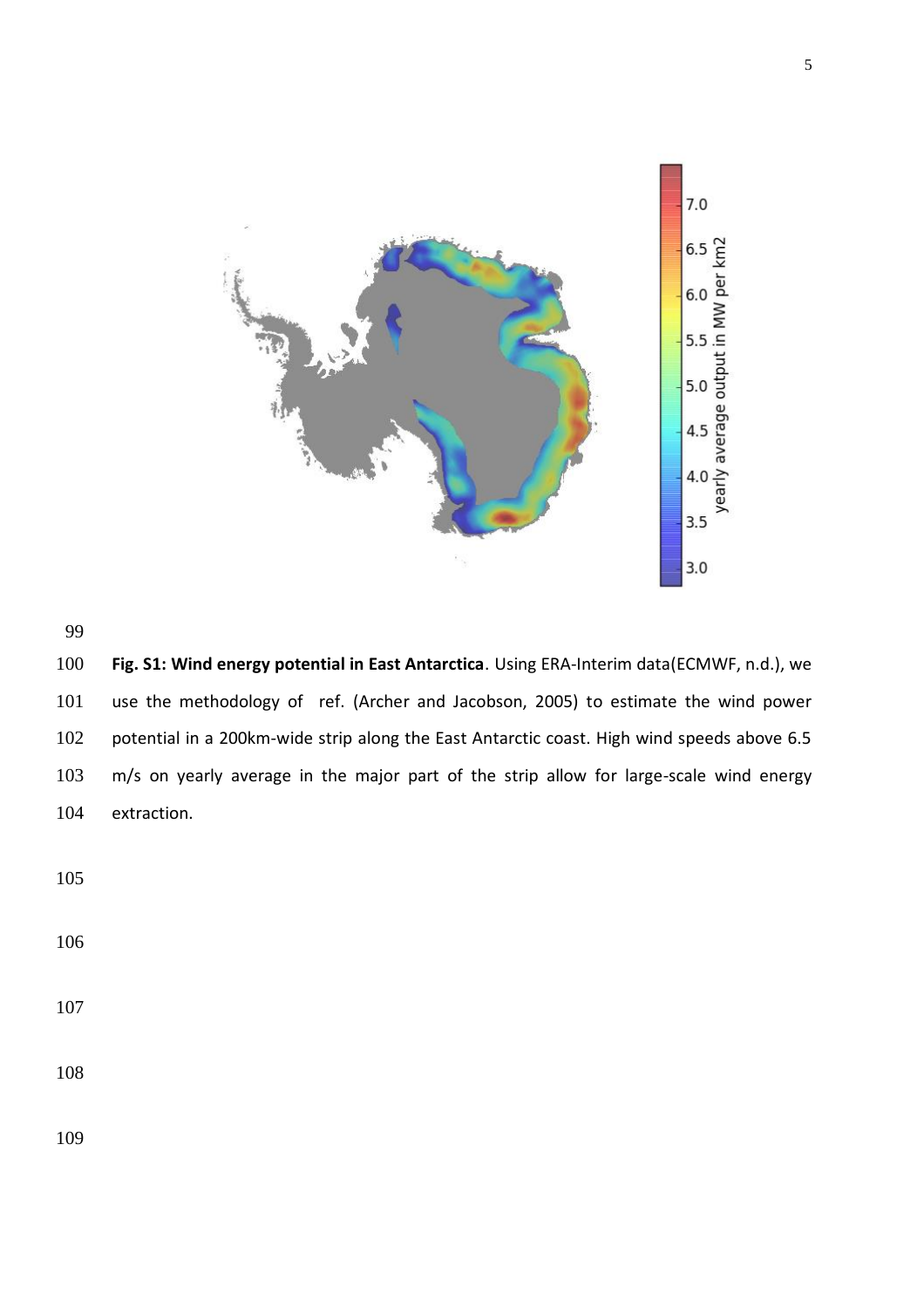### **S3 Modelled initial equilibrium ice sheet state**



 **Fig. S2: Comparison of the currently observed surface elevation and grounding line position (left panel) to the simulated initial state of the ice sheet (right panel).** The grounding line (red line, Bindschadler et al., 2011) is generally well reproduced for East Antarctica and most parts of West Antarctica. East Antarctica's modelled surface elevation compares well to the observed state (Fretwell et al., 2013). The modelled surface elevation is slightly higher close to the South pole and slightly lower towards the East Antarctic coast 120 as compared the observation.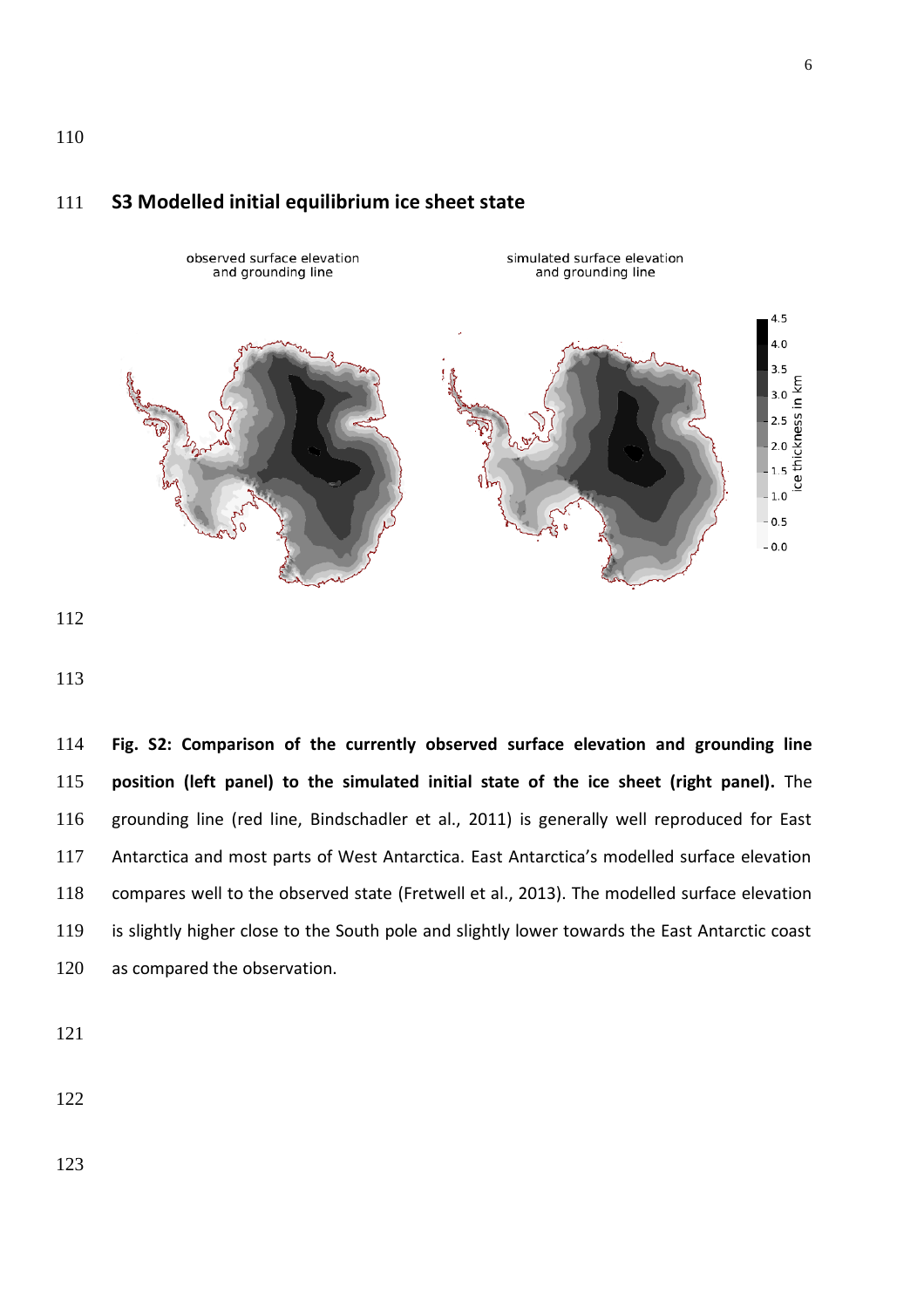

 **Fig. S4: Comparison of the currently observed ice velocities at the surface (left panel, Rignot et al., 2011) to the velocities of the simulated initial state of the ice sheet (right panel).** The model reproduces the flow features of the East Antarctic ice sheet.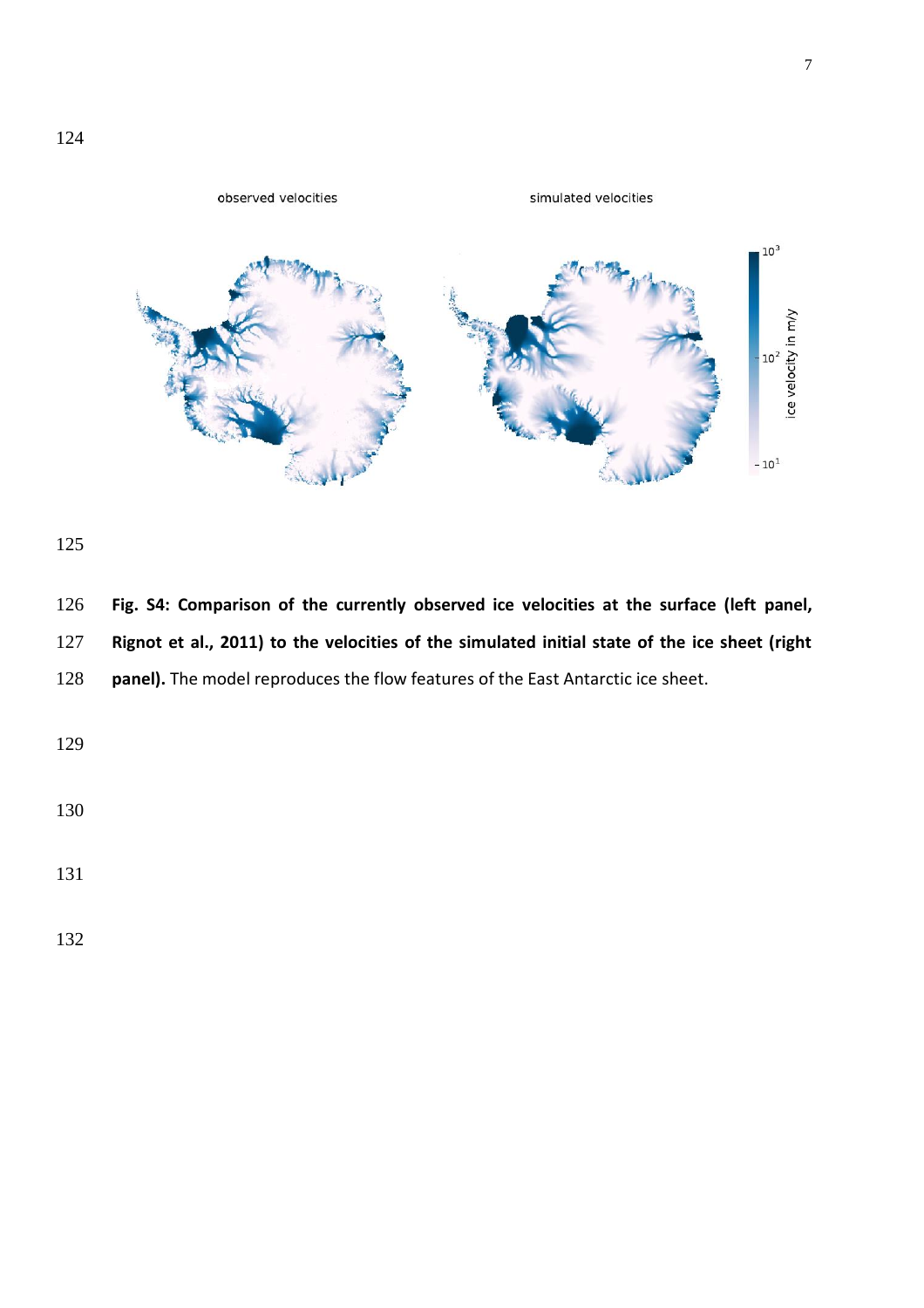

 **Fig. S5: Observed and modelled velocities, point-to-point comparison on log-log scale.** Observed velocities (Rignot et al., 2011) are on the x-axis and modelled velocities on the y-axis.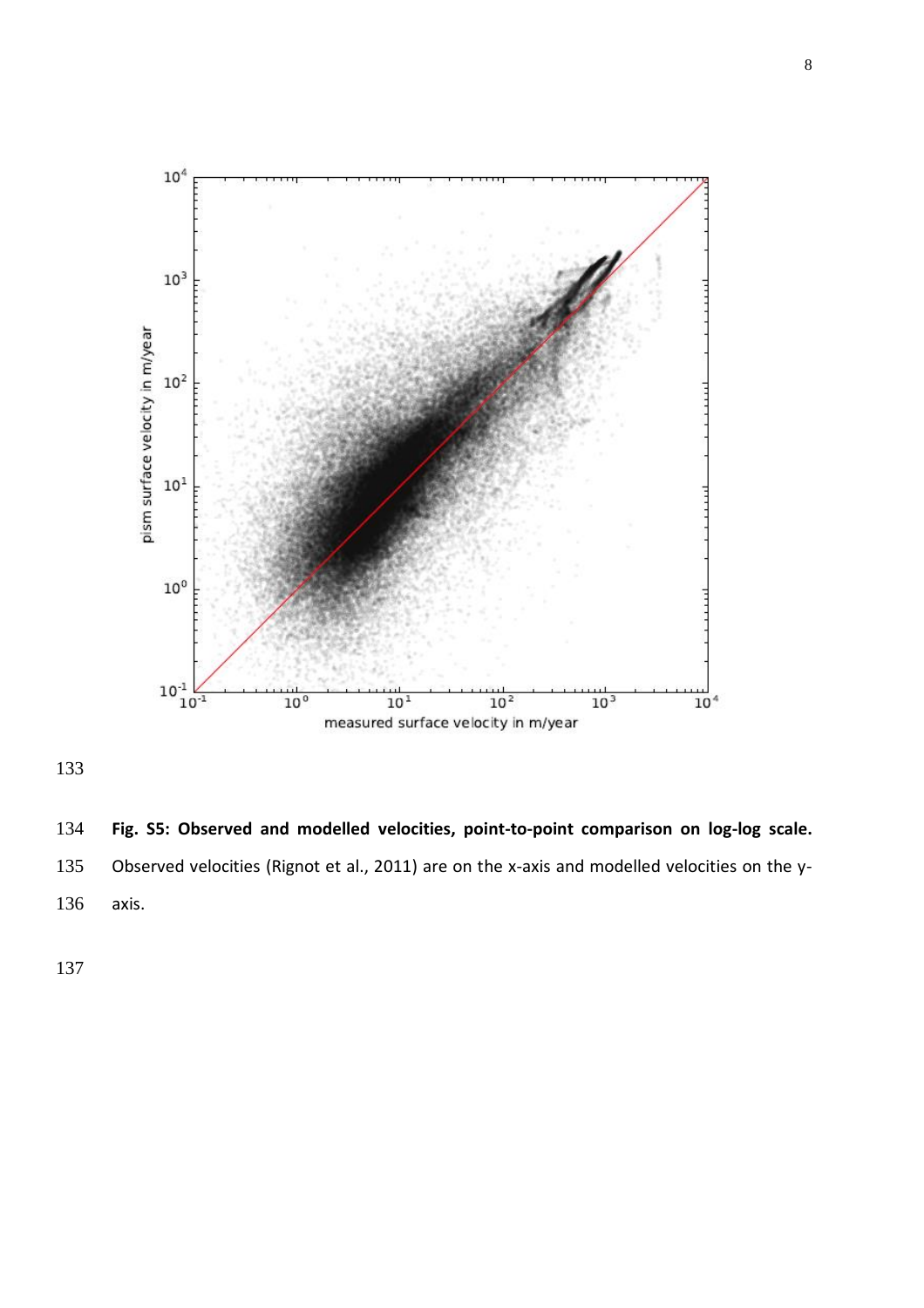#### 138 **S4 Long term response**



139

140 **Fig. S5: Delayed sea-level rise as fraction of the initial reduction**. Colour coding indicates 141 the application band where the ice is added (red: 800 km distance from the coast, violet: 142 500 km distance from the coast, and blue: 200 km distance from the coast). The colour 143 intensity describes the application rate from 1mm  $yr^{-1}$  (light), via 3 mm  $yr^{-1}$  (normal) to 10 144 mm  $yr^{-1}$  (dark). Thin lines show the results of the simulations accounting for latent-heat 145 release while thick lines represent the results without the additional warming. Vertical lines 146 mark the  $5<sup>th</sup>$  percentile of the distribution of delay times assuming an ice parcel traveling 147 800 km (red), 500 km (violet), and 200 km (blue) with a constant surface velocity drawn 148 from the distribution of surface velocities observed within the area of less than 800 km, 500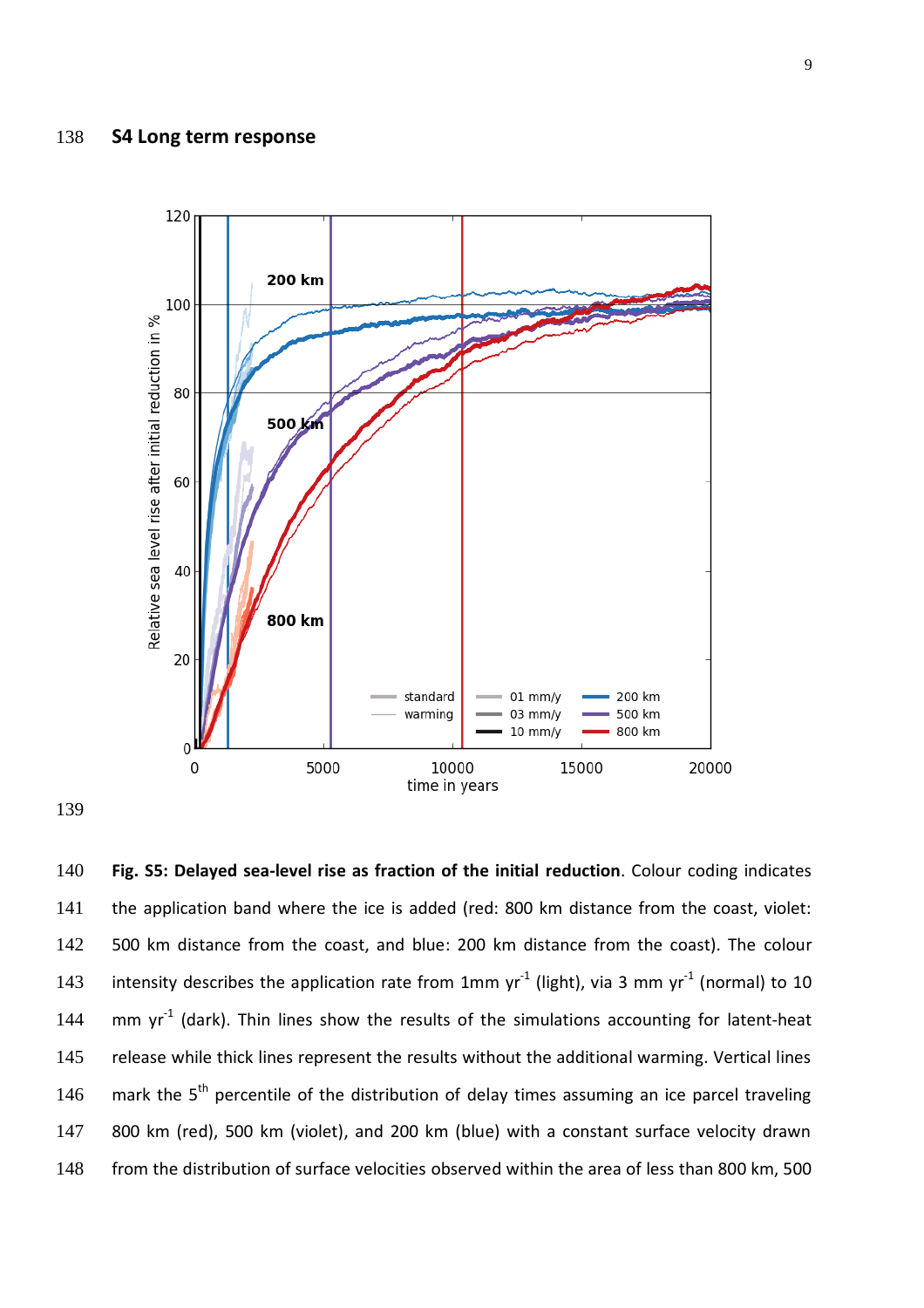- km and 200 km distance from the coast. Real advection of ice particles to the coast by the
- surface velocities will even take longer because generally the ice will not be flowing the
- direct path assumed here.
- 
- References
- Alyeska Pipeline Service Company: FACTS, Trans Alaska Pipeline System, Anchorage, Alaska. [online] Available from: www.alyeska-pipe.com, 2013.
- Archer, C. L. and Jacobson, M. Z.: Evaluation of global wind power, J. Geophys. Res., 110(D12), 1–20, doi:10.1029/2004JD005462, 2005.
- Bindschadler, R., Choi, H. and ASAID Collaborators: High-resolution Image-derived Grounding and Hydrostatic Lines for the Antarctic Ice Sheet, Boulder, Colorado, USA. [online] Available from: http://dx.doi.org/10.7265/N56T0JK2, 2011.
- ECMWF: ERA-Interim, 2015 [online] Available from: http://apps.ecmwf.int/datasets/data/interim-full-daily/, n.d.
- Fretwell, P., Pritchard, H. D., Vaughan, D. G., Bamber, J. L., Barrand, N. E., Bell, R., Bianchi, C., Bingham, R. G., Blankenship, D. D., Casassa, G., Catania, G., Callens, D., Conway, H., Cook, A. J., Corr, H. F. J., Damaske, D., Damm, V., Ferraccioli, F., Forsberg, R., Fujita, S., Gim, Y., Gogineni, P., Griggs, J. A., Hindmarsh, R. C. A., Holmlund, P., Holt, J. W., Jacobel, R. W., Jenkins, A., Jokat, W., Jordan, T., King, E. C., Kohler, J., Krabill, W., Riger-Kusk, M., Langley, K. A., Leitchenkov, G., Leuschen, C., Luyendyk, B. P., Matsuoka, K., Mouginot, J., Nitsche, F. O., Nogi, Y., Nost, O. A., Popov, S. V., Rignot, E., Rippin, D. M., Rivera, A., Roberts, J., Ross, N., Siegert, M. J., Smith, A. M., Steinhage, D., Studinger, M., Sun, B., Tinto, B. K., Welch, B. C., Wilson, D., Young, D. A., Xiangbin, C. and Zirizzotti, A.: Bedmap2: improved ice bed, surface and thickness datasets for Antarctica, Cryosph., 7, 375–393, doi:doi:10.5194/tc-7-375-2013, 2013.
- Hinkel, J., Lincke, D., Vafeidis, A. T., Perrette, M., Nicholls, R. J., Tol, R. S. J., Marzeion, B., Fettweis, X., Ionescu, C. and Levermann, A.: Coastal flood damages and adaptation costs under 21st century sea-level rise, PNAS, 111(9), 3292–3297, 2014.
- Marzeion, B. and Levermann, A.: Loss of cultural world heritage and currently inhabited places to sea-level rise, Environ. Res. Lett., 9(3), 034001, doi:10.1088/1748- 9326/9/3/034001, 2014.
- Melgarejo Moreno, Joaquín Sanz Montaño, B.: La eficiencia energética del trasvase Tajo-Segura, in Cuaderno Interdisciplinar de Desarrollo Sostenible, p. 174., 2009.